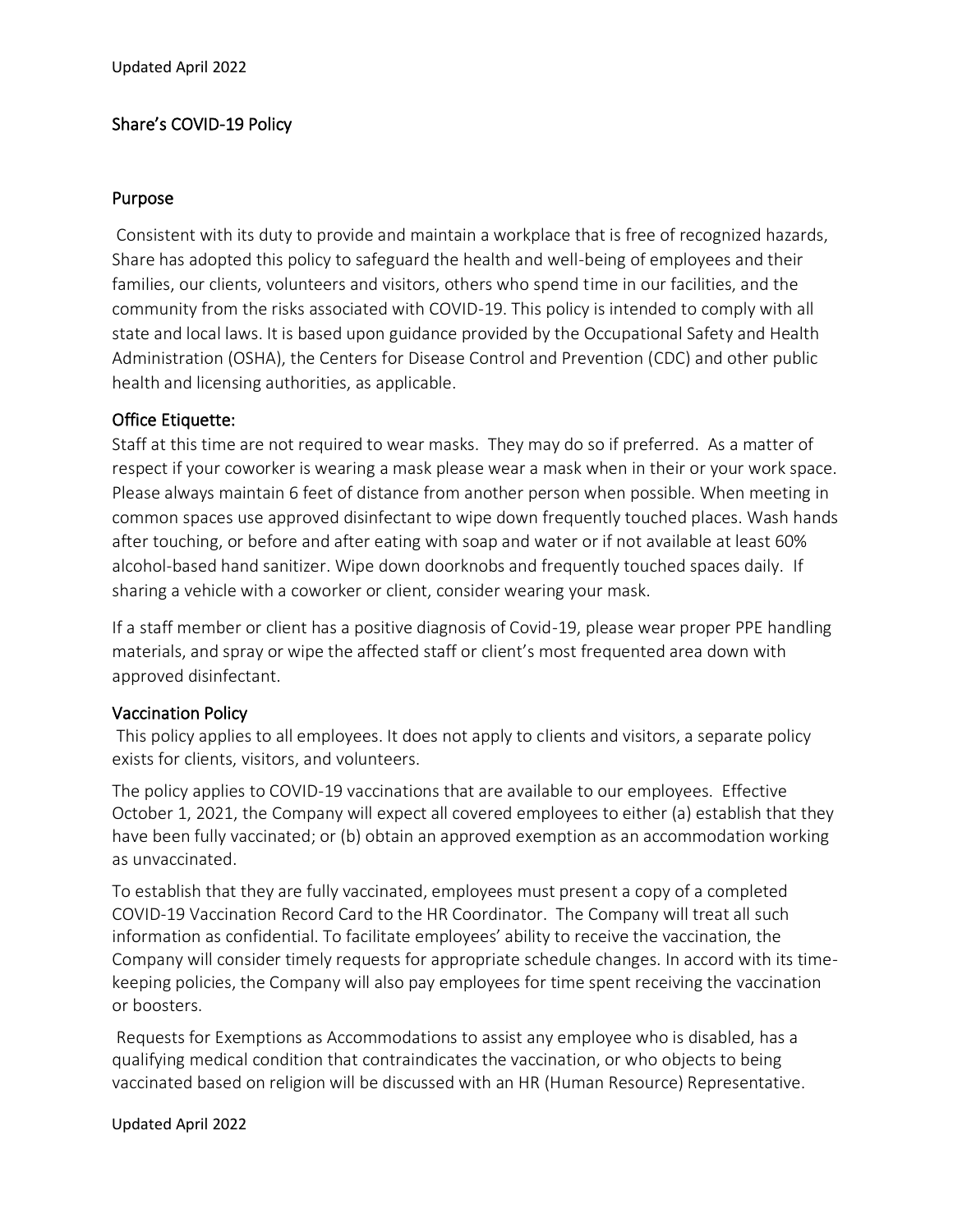Share will engage in an interactive process to determine if a reasonable accommodation can be provided so long as it does not create an undue hardship for Share and/or does not pose a direct threat to the health or safety of others in the workplace and/or to the employee. To request an accommodation for one of the above reasons, please notify the HR Coordinator in writing at bgraff@sharevancouver.org. Once Share is aware of the need for an accommodation, Share will engage in an interactive process to identify possible accommodations. If you believe that you have been treated in a manner not in accordance with this policy, please notify Share immediately by speaking to the Executive Director. You may request accommodation without fear of retaliation

If you get a positive test result or are exposed to COVID-19, please follow the instructions below — and check with your state's official guidelines for updates as they happen.

### **For everyone who tests positive for COVID-19, regardless of vaccination status**

- Stay home for 5 days
- If you have no symptoms or your symptoms are resolved after 5 days, you can leave your home
- Continue to wear a mask anytime around others for at least 5 additional days
- If you have a fever, continue to stay home for at least 24 hours after your fever resolves without the need for fever-reducing medications

#### **What to do if you are exposed to someone with COVID-19**

**If you are exposed to someone with COVID-19 and have been boosted or completed your primary two-dose series of Pfizer or Moderna vaccine within the last 6 months or received the J&J vaccine within the last 2 months:**

- Wear a mask around others for 10 days
- Test on day 5, if possible
- If you develop symptoms, get a test and stay home

**If you are exposed to someone with COVID-19 and you are not vaccinated or have been vaccinated but you received your Pfizer or Moderna two-dose primary series more than 6 months ago or received the J&J vaccine over two months ago and have not been boosted:**

- Stay home for 5 days. After that continue to wear a mask around others for 5 additional days
- If you can't quarantine, you must wear a mask for 10 days
- Test on day 5 if possible

Updated April 2022